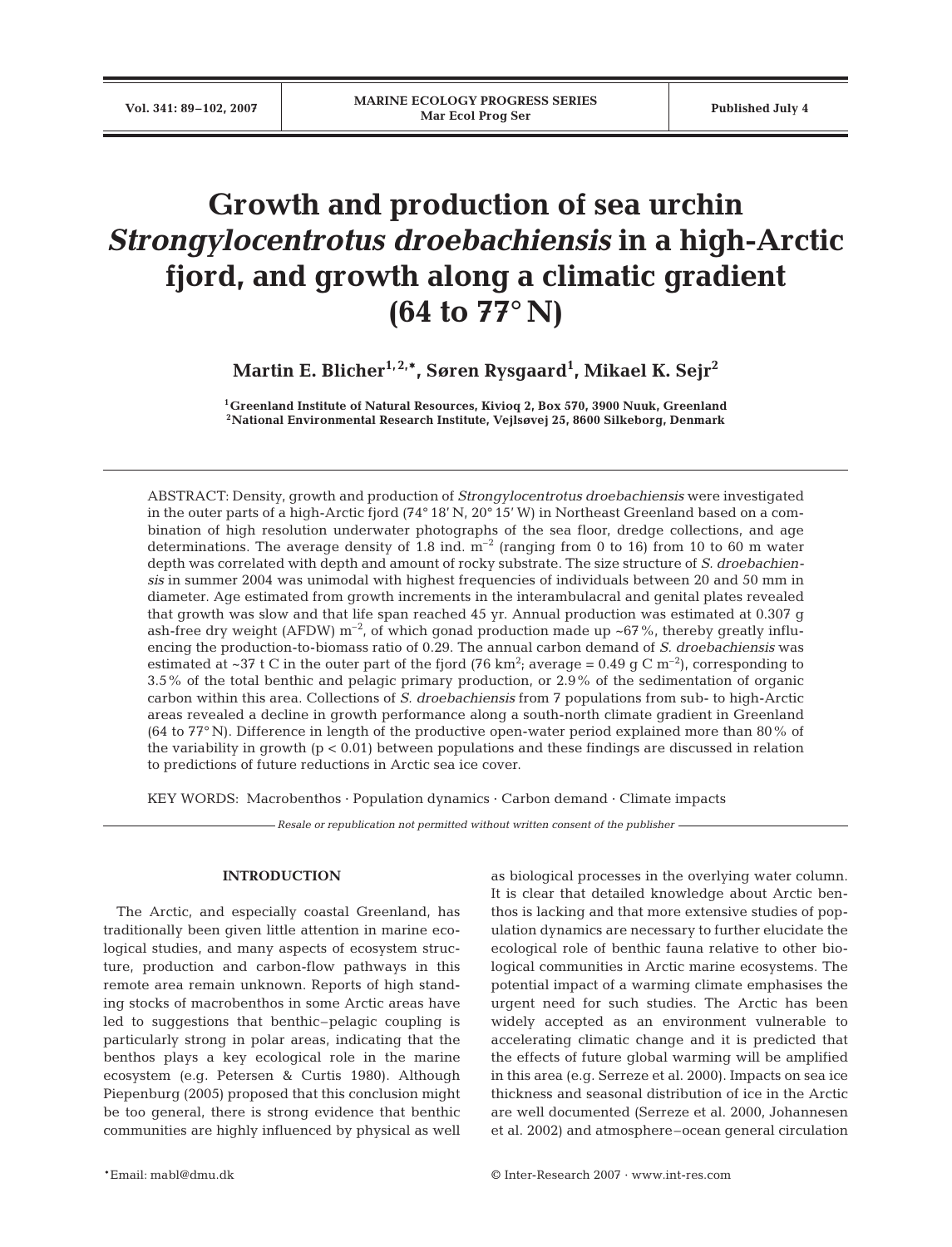models predict an ice-free Arctic Ocean in the summer period by the end of this century (Johannesen et al. 2002, Arzel et al. 2006). It is unclear to what extent and at which level marine ecosystems will be affected by these changes, but significant ecological effects are expected (Johannesen et al. 2002, Piepenburg 2005). Rysgaard et al. (1999) predicted an increase in annual primary production in the Arctic as a consequence of a prolonged ice-free period. This could alter food conditions for the benthos and change the rates of benthic secondary production in Arctic ecosystems. Comparison of biological variables and structures along existing climate gradients might contribute to our understanding of the influence of climate on the marine ecosystem and help us predict the scale of potential ecological impacts of global warming.

To obtain detailed knowledge of the ecological role of a benthic species in an Arctic fjord, and in an attempt to predict possible changes in benthic production in Arctic areas expected to undergo marked climate changes in future decades, this study aimed to (1) describe density, growth and production of the regular sea urchin *Strongylocentrotus droebachiensis* (O. F. Müller, 1776) living in a high-Arctic environment (Young Sound, Northeast Greenland), and quantify the carbon demand of this species in comparison to primary production, vertical carbon transport and to the carbon demand of other benthic organisms; and (2) compare growth patterns and individual production of *S. droebachiensis* populations along a climatic gradient in Greenland.

*Strongylocentrotus droebachiensis* was chosen because it has a circumpolar distribution and has been identified as a dominant species in Arctic habitats (Hop et al. 2002). The species is subject to commercial utilisation, particularly in North America, and most studies on this species have been conducted in relation to fisheries and aquaculture, and to its role as a structuring herbivore in certain habitats (e.g. Himmelman et al. 1983, Chen et al. 2003, Gagnon et al. 2004, Pearce et al. 2004). *S. droebachiensis* has been observed at numerous localities around Greenland, but data on its ecological role in the Arctic are scarce.

# **MATERIALS AND METHODS**

A study on the population production and carbon demand of *Strongylocentrotus droebachiensis* was conducted in the outer part of Young Sound (Fig. 1— Region 1 in Rysgaard et al. 2003) in Northeast Greenland (74° 18' N, 20° 15' W) in August 2004.

**Sea urchin density.** A series of high-resolution digital photos of the sea floor were taken along 3 transects (H1, H2 and H3) in Young Sound at 10, 20, 30, 40, 50



Fig. 1 (a) Locations of sea urchin collection in Greenland  $(•)$ ; (b) Young Sound, NE Greenland; (c) sampling stations  $(\bullet)$  and Photo Transects H1–H3 (**––––**) in outer Young Sound, with Region 1 indicated by darker shading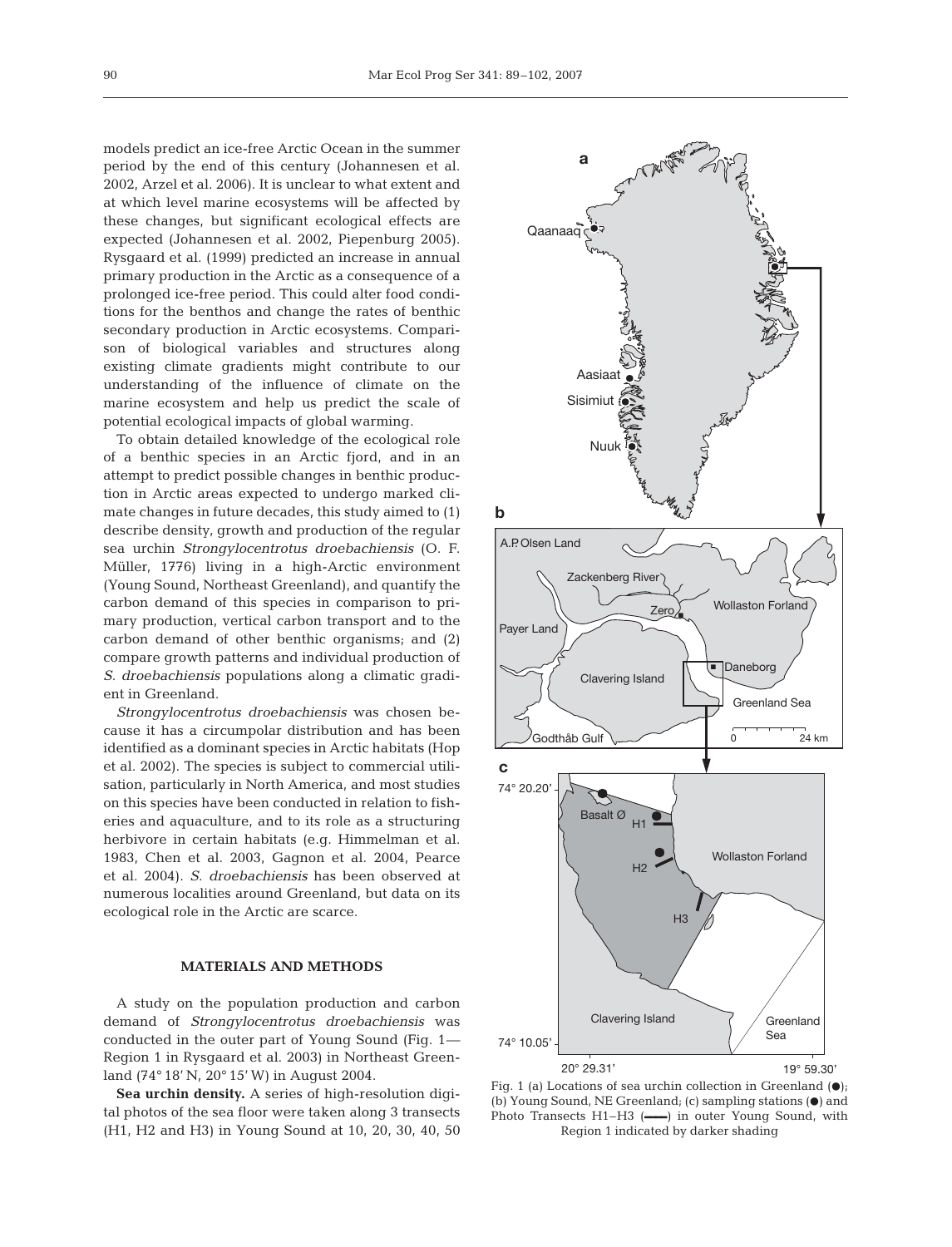and 60 m depth and off the island Basalt Ø at 15 to 25 m depth (Fig. 1c; see also Fig. 2a). Lasers were attached to the system to scale the images. A total of 205 photographs, each covering approximately 0.4 to 0.6  $m^2$  (~101  $m^2$  in total), were used for density estimation of *Strongylocentrotus droebachiensis*, making it possible to evaluate the influence of depth and substrate type on the density of this species. The area of hard substrate relative to soft bottom was calculated using the image processing software ImageJ 1.3.5s. Multiple regression was used to examine the relationship between the dependent variable sea urchin density and the independent variables depth and substrate type (% cover of rock), and transect as control variable (dummy). The multiple-regression model was estimated by ordinary least squares (OLS). Due to their exogenic character all the regressors are considered uncorrelated with the error term, which implies that the OLS estimates are asymptotically consistent.

**Collection and processing.** *Strongylocentrotus droebachiensis* were collected using a triangular dredge (mesh size  $0.5 \times 1$  cm) at a depth of 30 to 40 m at 2 sites in Young Sound. In addition (because of a steep slope, which made it difficult to use the dredge), SCUBA divers collected specimens off the island Basalt Ø at 15 to 25 m depth (Fig. 1c). Specimens were frozen (–18°C) immediately after collection and kept frozen until analysis. Maximum diameter and height of each specimen was measured to the nearest 0.1 mm using vernier callipers and wet weight was determined to the nearest 0.01 g. Some specimens were used for biomass analysis and others for age analysis. The former were carefully dissected into gonads, intestine and somatic tissue. Gonads were weighed to calculate a gonad index (GI):

$$
GI = \frac{gonad wet weight (g)}{\text{total wet body weight (g)}}
$$
 (1)

An equivalent intestinal index was also calculated. Gonad, intestinal and somatic ash-free dry weights (AFDW) were determined by drying at 60°C for 24 h followed by ignition at 550°C in a muffle furnace for 12 h. Scaling gonad mass,  $M<sub>q</sub>$  (g AFDW) with diameter,  $D_t$ (mm), was done by Model II non-linear regression as described in Ebert & Russell (1994), using the general allometry equation:

$$
M_g(Dt) = \alpha (D_t - \gamma)^{\beta} \tag{2}
$$

where  $\alpha$ ,  $\beta$ , and  $\gamma$  are coefficients in the regression. This allows asynchronous development of gonads relative to size.

**Age determination.** Age determination was carried out using a combination of the methods described by Jensen (1969), Pearse & Pearse (1975) and Brey (1991). Individuals were carefully cut along the ambitus with a

scalpel. Intestine, gonads and Aristotle's lantern were removed. The echinoid skeleton was bleached in a 5% sodium hypochlorite (NaOCl) solution for 5 to 10 min to remove organic tissue. The skeleton was dried at 60°C for 12 h and charred in a muffle furnace at 300°C for 5 to 10 min. Ossicles were carefully polished with sandpaper (800 grit) on the outside of the plates after which they were placed in xylene. In this way, growth zones in the skeletal plates, consisting of alternating translucent winter zones and opaque summer growth zones, were made visible. To ensure a precise estimate of age when counting the annually formed growth lines in skeletal plates, it is crucial to examine the plates formed at settlement, for instance genital plates. In each row of interambulacral plates, only the 7 plates closest to the mouth contain the first year's growth zone in *Strongylocentrotus droebachiensis* (Jensen 1969). Plates closer to the aboral side are formed later, as individuals grow. Younger interambulacral plates were, however, often used as a supplement in the process of age determination, since when an individual reaches a certain size, growth of the oldest plates becomes minimal, making the most recent growth zones difficult to differentiate. Recognising corresponding zones in younger plates made it possible to determine age even when growth of the oldest plates was close to zero.

**Growth patterns.** In an analysis of growth patterns the population of *Strongylocentrotus droebachiensis* from Young Sound was evaluated together with those of 6 other populations from Greenland (Table 1). This analysis was based on a maximum likelihood estimation (Berry & Lindgren 1996). An initial model proposed that growth would follow a sigmoidal growth curve of the Richards' family (Richards 1959, Sugden et al. 1981):

$$
D_t(D_{\infty},m,t_*,T) = D_{\infty} \bigg[1-(1-m)\exp\bigg\{\frac{-t(t-t_*)}{Tm^{m/(1-m)}}\bigg\}\bigg]^{1/(1-m)} \quad (3)
$$

where  $D_{\infty}$  is the asymptotic diameter (mm), *t* is individual age (yr),  $t_*$  is an age-at-growth inflexion,  $T$  (yr) is the time needed to grow from zero to  $D_{\infty}$  at maximum growth rate, and *m* is a shape factor for Richards' curves.  $m \rightarrow 0$  corresponds to von Bertalanffy growth,  $m \rightarrow 1$  to Gompertz growth, and  $m = 2$  to single logistic growth. An error term was considered, such that

$$
D_t = D_t(D_{\infty}, m, t_*, T) + \varepsilon_t \tag{4}
$$

where  $D_t$  is the actual diameter.  $\varepsilon_t$  is assumed to be normally distributed, with zero mean and a power relationship between its variance and the predicted diameter,  $D_t(D_\infty,m,t_*,T)$ :

$$
\varepsilon_t \sim N\{0, [aDt(D_{\infty}, m, t_*, T)^b]^2\} \tag{5}
$$

where *a* and *b* define the variance. This is a flexible expression of variance, which implies potential hetero-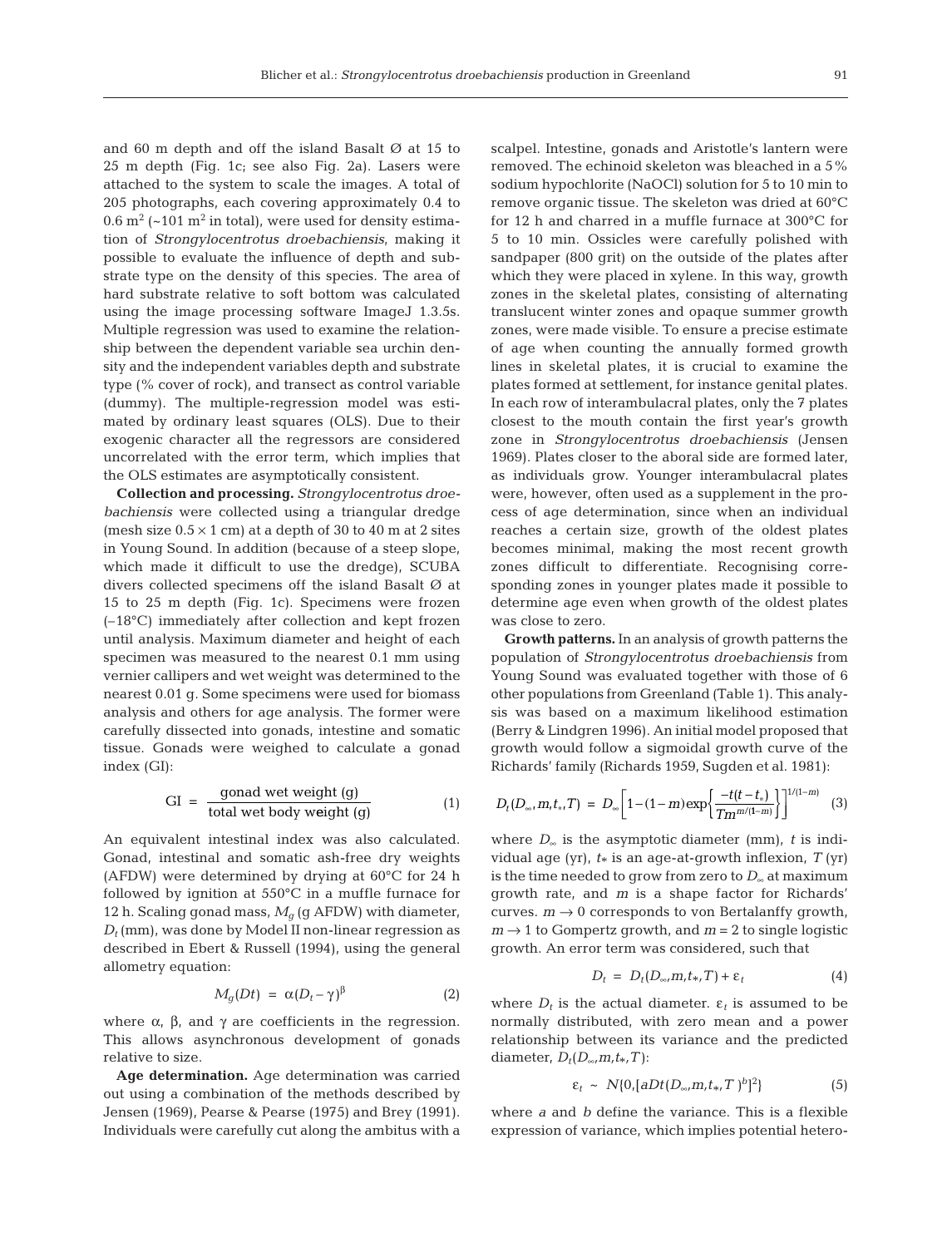Table 1. Position, depth and time of collection at 7 localities in Greenland

| Locality       | Position             | Depth $(m)$ | Collection date |
|----------------|----------------------|-------------|-----------------|
| Young<br>Sound | 74°18' N, 20°15' W   | $15 - 40$   | Mid-Aug. 2004   |
| Qaanaag        | 77° 26' N, 69° 14' W | $15 - 20$   | Mid-Oct. 2005   |
| Aasiaat        | 68°43' N. 52°38' W   | $33 - 40$   | Mid-Aug. 2004   |
| Sisimiut       | 67° 04' N, 53° 59' W | $30 - 40$   | Mid-Oct. 2005   |
| Nuuk 1         | 64°00' N. 51°42' W   | $30 - 40$   | Late-Sep. 2005  |
| Nuuk 2         | 64°05' N. 51°48' W   | $30 - 40$   | Late-Sep. 2005  |
| Nuuk 3         | 64° 08' N, 51° 39' W | $5 - 15$    | Mid-Aug. 2005   |

scedasticity. However, the expression contains, and can easily be collapsed to, the common simple forms, e.g.  $b = 0$  gives homoscedastic errors,  $b = 1$  gives standard deviation proportional to diameter. Parameters were fitted by maximising the joint likelihood of the ε*<sup>t</sup>* values,  $ln(L)$ . The characteristics of the parameter  $D_{0}$ , diameter at zero age, were also examined. An initial model fitted values of all 6 parameters to each of the 7 groups, and the model was reduced by constraining parameter values for different groups to be equal or to have specific values. Constraints were tested by likelihood-ratio tests, where the value  $-2\ln(L_0/L_1)$  was tested as  $\chi^2$  with degrees of freedom equal to the number of constraints. Akaike's information criterion (AIC)  $=-2\ln(L) + 2K$  (where *K* is the number of parameters in the model) was also referred to in respect of choosing one model over another (Lebreton et al. 1992).

**Production calculations.** Annual somatic production of an average individual, *Ps (ind)*, in the population was estimated using the mass specific growth rate method (Brey 2001), which incorporates (1) size frequency pooled over stations, (2) growth function and (3) the size-mass relationship

$$
P_{s(\text{ind})} = \sum_{i} F_i M_{s,i} G_i \tag{6}
$$

where  $F_i$  is the frequency of Size Class  $i$  (2 mm intervals) in the population,  $M_{s,i}$  is the somatic mass (g AFDW) of an average individual in Size Class *i*, and  $G_i$  is the weight-specific growth rate ( $yr^{-1}$ ) of an average individual in Size Class *i*. Specifically:

$$
G_i = -\frac{b[D_t - D_t{}^m D_{\infty}^{(1-m)}]}{D_i (1-m) T m^{m/(1-m)}}
$$
(7)

where *b* is the exponent of the size–mass relationship. *T*, *m*, *D*<sub>t</sub> and *D*∞ are parameters from the growth model (Eq. 3), and  $D_i$  is the mean diameter of Size Class *i*.

Annual gonad production of an average individual in the population,  $P_{q(\text{ind})}$ , was estimated from the regression of individual gonad mass on diameter, and the pooled size frequency distribution. Based on Brey et al. (1995), Meidel & Scheibling (1998a) and Oganesyan

(1998), gonad output was set at 60% of individual prespawning gonad mass:

$$
P_{g(\text{ind})} = \sum_{i} F_i M_{g,i} \times 0.6 \tag{8}
$$

where  $M_{g,i}$  is the gonad mass of an average individual in Size Class *i*, estimated from the gonad mass vs. diameter regression.

Total annual production of *Strongylocentrotus droebachiensis* in outer Young Sound was calculated from Eq. (6), Eq. (8) and sea urchin densities. Average production  $(m^{-2})$  at each depth was multiplied by the area of the relevant depth intervals in the outer part of the fjord (Region 1) calculated by Rysgaard et al. (2003). Production estimated at 10 m depth was considered representative of the 5 to 15 m depth interval, 20 m was representative of 15 to 25 m, and so forth. As the island Basalt Ø was not considered in the area estimate of Rysgaard et al. (2003), based on GPS positions along the coast of Basalt  $\varnothing$  and along the 30 m depth curve off the island, we used the software Ozieexplorer Version 3.95 to calculate the area of the sea floor in the 0 to 30 m depth interval around the island.

**Carbon content estimation.** Organic carbon contents of somatic and gonad tissue were determined on 11 replicate individuals. Samples were dried, homogenised and treated with  $H_2SO_3$  (somatic) to remove skeletal carbonate, and analysed on a C/N elemental analyser (RoboPrep-C/N, Europa Scientific).

**Growth and climate.** In order to investigate growth patterns along a climatic gradient in Greenland, *Strongylocentrotus droebachiensis* were also collected off Qaanaaq (77° N), Aasiaat (68° N), Sisimiut (67° N), and at 3 stations off Nuuk (64° N) in West Greenland in shallow water (< 40 m) (Fig.1a, Table 1). Daily estimates of sea ice cover for each site were extracted from satellite data (Gloerson et al. 1990, Maslanik & Stroeve 2004) between 1978 and 2004. The data were used to estimate 'productive open-water periods' for the areas of sea urchin collection. These were defined as the annual number of days with open water and day lengths of at least 6 h, below which primary production was expected to be near zero due to light limitation (Smidt 1979, S. Rysgaard unpubl.).

# **RESULTS**

#### **Young Sound**

# Distribution and size structure

Photographs of the sea floor along Transects H1, H2 and H3, and off Basalt Ø in outer Young Sound showed an average density of 1.81 ind.  $m^{-2}$  (n = 190, SE = 0.0191, ranging from 0 to 16 ind.  $m^{-2}$ ) (Fig. 2a,b). Depth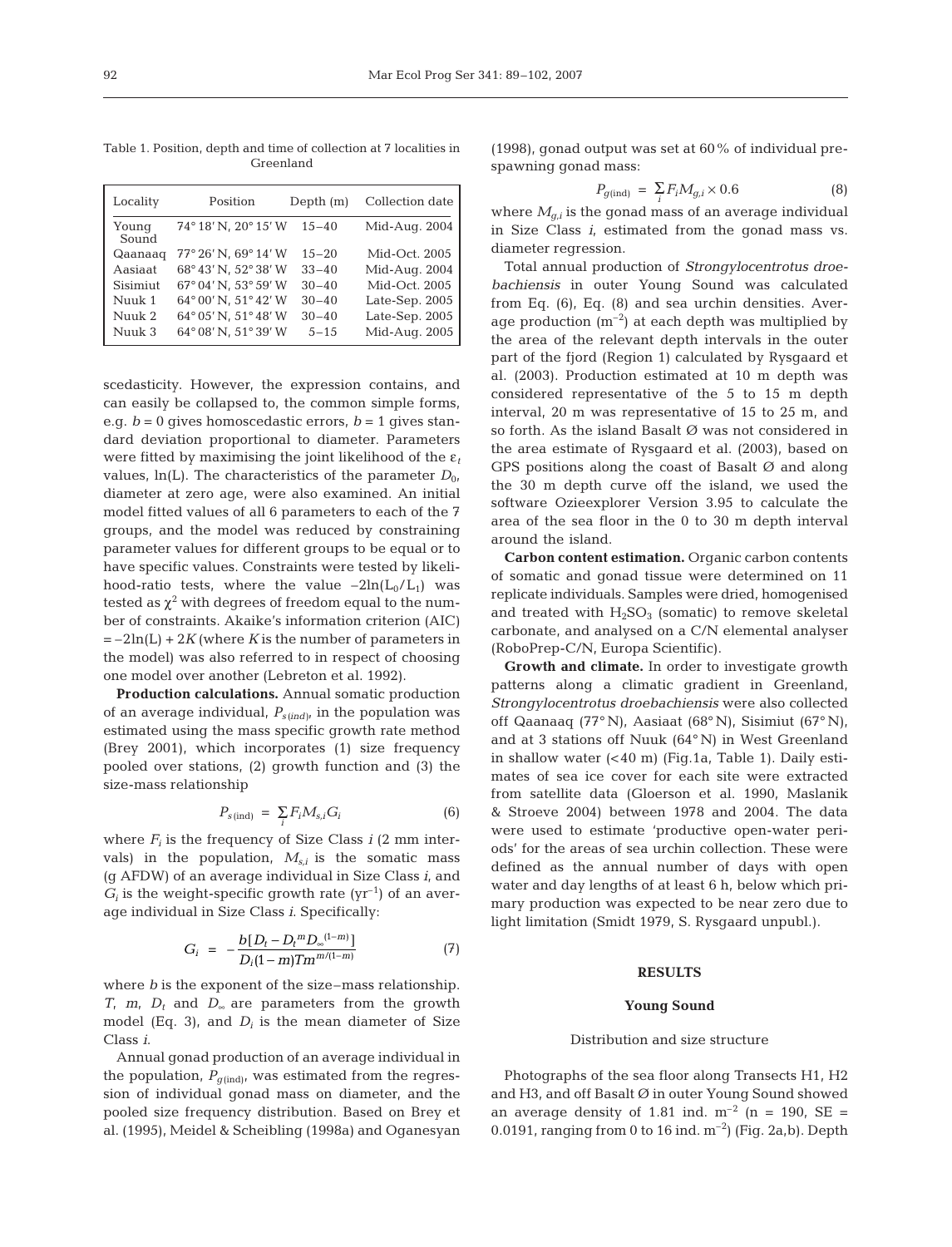

Fig. 2. *Strongylocentrotus droebachiensis*. Density and size structure in Young Sound. (a) Digital photograph of sea floor at 40 m depth, with sea urchins indicated by arrows; (b) sea urchin density at 10 to 60 m depth (mean  $\pm$  SE, n = 30 at each depth), and off Basalt  $\varnothing$  (n = 25); (c) Size frequency distribution (2 mm size classes) pooled over stations

and the amount of hard substrate explained a statistically significant fraction of the variation in sea urchin density ( $R^2$  = 0.54). Rocky substrate was found to have a strong and statistically significant  $(p < 0.01)$  positive effect on density. The direct effect of depth was not statistically significant, but depth had an indirect effect on density due to the statistically significant interaction term. This means that increasing depth resulted in a decline in the positive effect of rocky substrate (Table 2, Model I). To examine the robustness of the results to the fact that data were sampled at 4 different places in Young Sound, dummy variables were added to the model. This affected neither the size nor the statistical significance of the coefficients from the previous model. A difference between transects was found only between H1 and H3 ( $p < 0.05$ ).

Table 2. *Strongylocentrotus droebachiensis*. Multiple regression models for effect of depth and substrate on sea urchin density (ind.  $m^{-2}$ ) in Young Sound. SEs are heteroscedasticityconsistent; control variables: only significant difference between H1 and H3 ( $p < 0.05$ ).  $p < 0.05$ ;  $p > 0.01$ 

|                                                                                                    | Model I<br>Coefficients (SE)                                                | Model II<br>Coefficients (SE)                                   |
|----------------------------------------------------------------------------------------------------|-----------------------------------------------------------------------------|-----------------------------------------------------------------|
| Intercept<br>Substrate (% rock)<br>Depth $(m)$<br>$Depth \times Substrate$                         | 0.679(0.367)<br>$0.246**$ (0.045)<br>$-0.004(0.007)$<br>$-0.004$ ** (0.001) | $0.276**$ (0.088)<br>0.0002(0.008)<br>$-0.006$ * (0.002)        |
| Control variables<br>$H1(n = 60)$<br>$H2(n = 60)$<br>$H3(n = 60)$<br>Basalt $\varnothing$ (n = 10) |                                                                             | $1.494*(0.649)$<br>0.512(0.351)<br>0.114(0.282)<br>0.108(3.149) |
| $R^2$                                                                                              | 0.540                                                                       | 0.563                                                           |

The small island Basalt  $\varnothing$ , which is surrounded by a steep slope and dominated by rocky ground, had statistically significantly higher sea urchin density at 15 to  $25 \text{ m}$  (n = 25) than the 20 m sites on Transects H1-H3 (n = 30) (*U* = 111; p < 0.01, Mann-Whitney *U*-test).

The maximum study depth was limited by the underwater camera equipment, resulting in a lack of data below 60 m. However, dredge collections at depths down to 100 m revealed that the abundance of *Strongylocentrotus droebachiensis* was extremely low at these depths. The pooled size distribution showed an approximately unimodal pattern dominated by individuals between 20 and 50 mm (Fig. 2c). The absence of small urchins was also noted during dives and is thus presumably not a result of ineffective sampling of the smallest size groups.

# Age

The skeletal growth zones in *Strongylocentrotus droebachiensis* were very distinct. In each specimen it was possible to identify growth zones of 1 or several specific years in different plates by recognisable characteristics of the zones (Fig. 3), enabling the younger, faster-growing interambulacral plates to be included in age determination. The estimate of age based on genital plates was usually equal to, or at least very close to, the estimate based on counts of interambulacral plates (±1 to 2 yr). Where differences occurred, the average of the 2 methods was used for the sizeat-age plot. In a few cases  $(<5\%)$ , however, reduced growth of genital plates of the oldest individuals made it impossible to determine age with sufficient accuracy, and estimates were not made.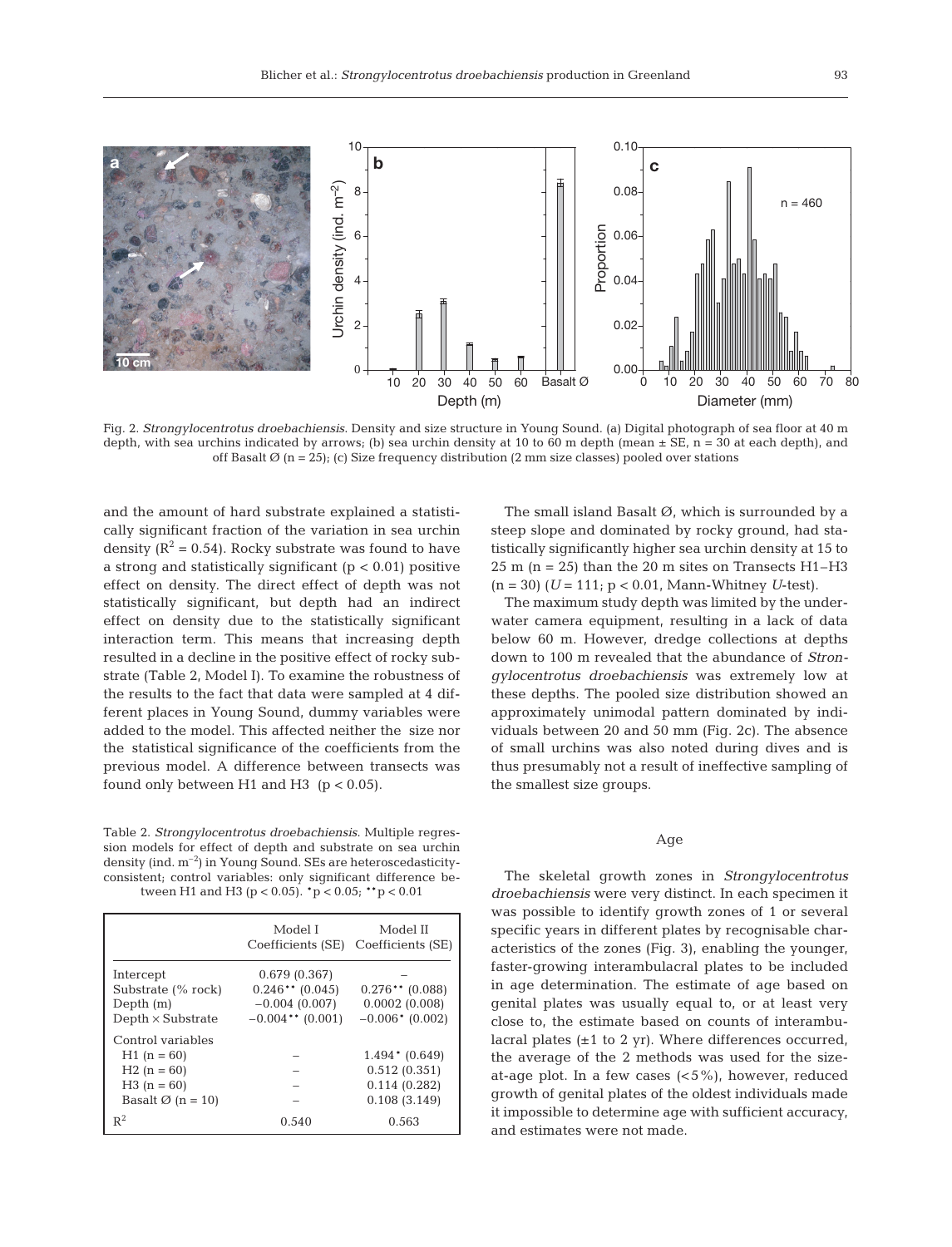

Fig. 3. *Strongylocentrotus droebachiensis.* (a) Row of interambulacral plates from oral to aboral side of a specimen (diameter 34.6 mm) showing annual growth bands, age estimated at 14 yr; (b) interambulacral plate containing all growth zones; (c) younger plate containing only latest 10 growth zones. Panels (b,c): Nos. on every 2nd line indicate the age (yr) at which it was created

# Growth patterns

The growth function (Eq. 3) was fitted to size-at-age data for specimens  $(n = 112)$  from 3 sites in outer Young Sound (Fig. 4):

 $\hat{D}_t = 64.35\{1+0.975\exp[-0.185(t-10.989)]\}^{-1.025}$  (9)

which corresponds to  $T = 21.420$ ,  $m = 1.975$ ,  $t_* = 10.989$ , and  $D_{\infty}$  = 64.35 in Eq. (3) (see later subsection for statistics). The Richards' function fitted the data set



Fig 4. *Strongylocentrotus droebachiensis*. Growth function fitted to diameter-at-age data for sea urchins from Young Sound. Age estimated from growth bands in skeletal plates

slightly better than the Tanaka function, which has been applied to sea urchins in other studies (Russell et al. 1998, Ebert et al. 1999). The oldest specimen had an estimated age of 45 yr (73.2 mm).

### Individual biomass and production

The relationship ( $n = 33$ ;  $D_t$  from 11.6 to 63.4 mm;  $R^2$  = 0.99) between somatic mass,  $M_s$  (q AFDW), and test diameter,  $D_t$  (mm) was

$$
M_s = 4.8 \times 10^{-5} \times D_t^{2.5219} \tag{10}
$$

*Strongylocentrotus droebachiensis* has a well defined spawning event once each year in the spring/early summer (Meidel & Scheibling 1998a, Oganesyan 1998). Thorson (1936) observed larvae in the water column in June, July and August in NE Greenland, with a pronounced maximum in June. This corresponds well with the assumption that most individuals from Young Sound were in post-spawning state at the time of collection (gonad index =  $0.0341$ , n =  $43$ , SE =  $0.0009$ ). For estimation of annual production, 3 scenarios for the relationship between gonad mass  $(M_q)$ , and diameter were considered: (1) regression using all observations of gonad mass vs. urchin diameter; (2) regression for the largest observations  $(GI > 0.05)$ ; (3) regression using values of gonad mass corresponding to a gonad index of 0.15 (based on total wet body weight), which is a common pre-spawning value for this species (Meidel & Scheibling 1998a, Oganesyan 1998) (Table 3 & Fig. 5a). (1) and (3) were expected to represent a minimum and maximum estimate, respectively, of gonad mass for the Young Sound population. The latter corresponded well to the  $M_q$  vs. size relationship of this study's northernmost population off Qaanaaq collected more than 2 mo later during the process of gonad build-up  $(M<sub>a</sub> =$  $1.042 \times 10^{-8} (D_t - 3.830)^{4.510}$ ; n = 42). Thus, (2) was considered to provide a reasonable, although conservative,

Table 3. *Strongylocentrotus droebachiensis* in Young Sound. Parameters and SEs of general allometry equation for gonad mass  $M_a$  (g AFDW) as function of diameter  $D_t$ :  $M_a(D_t)$  =  $\alpha(D_t - \gamma)^{\beta}$  following 3 scenarios: (1) Regression for all observations of gonad mass vs. size; (2) regression for largest observations (gonad index,  $GI > 0.05$ ); (3) regression using values of gonad mass corresponding to GI of 0.15 (see Fig. 5)

|   | n  | $\alpha$                                           | ß                | $\gamma$         |
|---|----|----------------------------------------------------|------------------|------------------|
|   | 83 | $2.370 \times 10^{-7}$<br>$(9.68 \times 10^{-8})$  | 3.637<br>(0.113) | 5.136<br>(0.780) |
|   | 13 | $3.724 \times 10^{-4}$<br>$(2.601 \times 10^{-4})$ | 1.900<br>(0.177) | 8.600<br>(1.042) |
| 3 | 73 | $1.235 \times 10^{-5}$<br>$(3.82 \times 10^{-6})$  | 2.816<br>(0.080) | 0.819<br>(0.067) |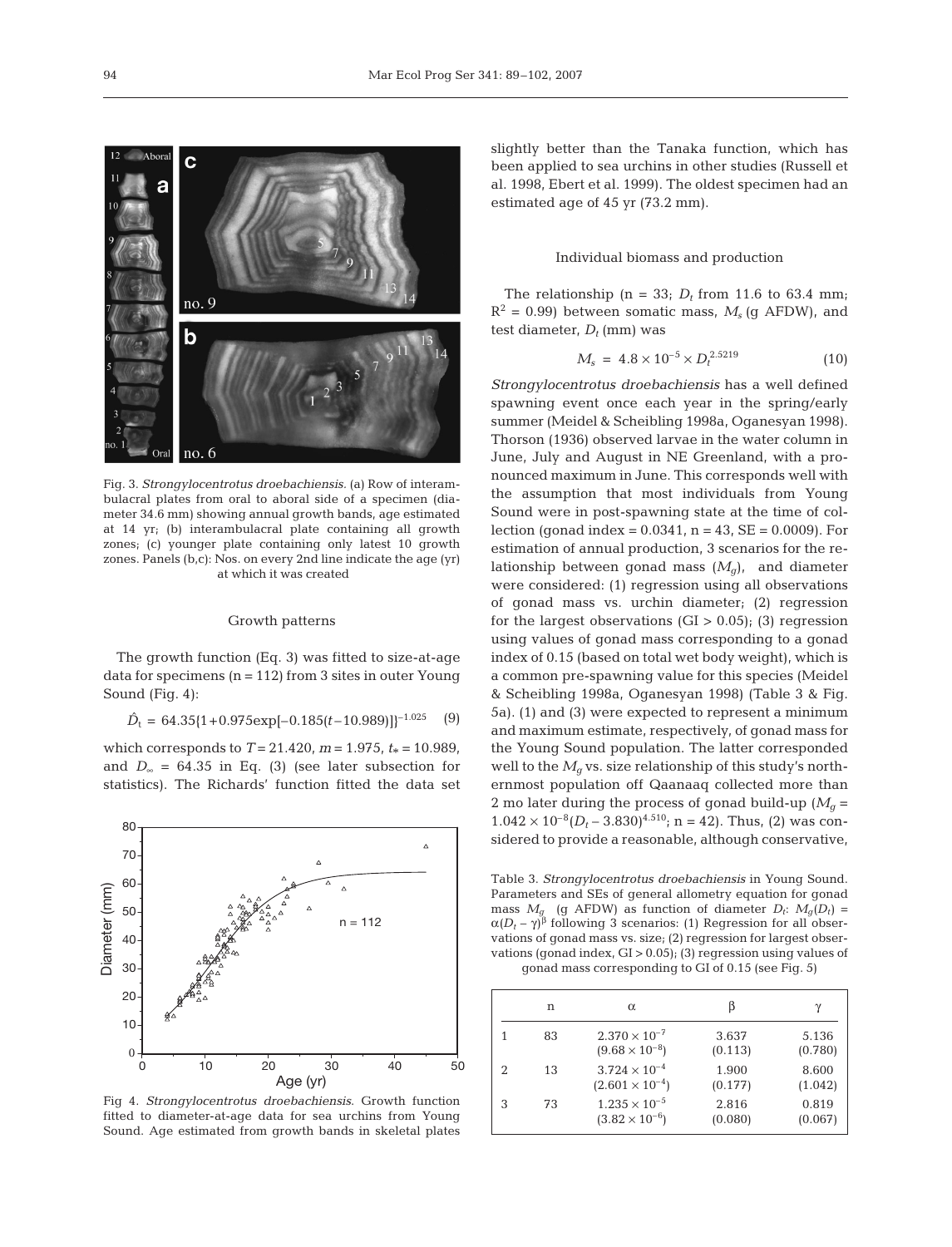

Fig. 5. *Strongylocentrotus droebachiensis*. Individual production in Young Sound. (a) Gonad mass vs. diameter following 3 scenarios (Table 3); (b) annual somatic ( $P_{s \text{ (ind.)}}$ ) and gonad ( $P_{q \text{ (ind.)}}$ ) production vs. diameter

estimate of the relationship between gonad mass and diameter in a pre-spawning situation in Young Sound. Assumption of an annual gonad output of 60% (Brey et al. 1995, Meidel & Scheibling 1998a, Oganesyan 1998) of pre-spawning gonad mass resulted in the gonad production vs. diameter relation illustrated in Fig. 5b. Annual somatic production reaches a maximum of 0.099 g AFDW ind.<sup>-1</sup> at a diameter of  $~45$  mm, after which it declines. If the size frequencies in Fig. 2c are considered representative of the population, the average somatic production would be 0.071 q AFDW ind.<sup>-1</sup> yr<sup>-1</sup>. The minimum and maximum estimates of the average individual gonad production would be 0.067 and 0.222 g AFDW ind.<sup>-1</sup> yr<sup>-1</sup>, respectively, indicating that gonads make up 49 to 76% of the total annual production (considering Regressions 1 to 3). If Regression 2 is considered to provide the best estimate of gonad mass vs. diameter in a pre-spawning situation, the total somatic and gonad production would amount to 0.214 g AFDW ind.<sup> $-1$ </sup> yr<sup> $-1$ </sup>.

# **Population biomass and production**

Sea urchin densities estimated from Photo Transects H1, H2 and H3 were considered as representative of Region 1 as a whole, while the Basalt  $\varnothing$  transect was treated separately. The high density of *Strongylocentrotus droebachiensis* off Basalt Ø was considered a local phenomenon caused by the steep and rocky slope around the island. Divers could not recognise any obvious changes in *S. droebachiensis* density or in the habitat during dives down to 30 m depth off Basalt Ø. Density estimated from the photographs (at 15 to 25 m depth) was therefore extrapolated to this depth interval.

Table 4 summarises the calculation of *Strongylocentrotus droebachiensis* production for Region 1 in Young Sound. Density was highest at depths of 20 to 40 m, where the total production was estimated at 0.25 to 0.67 g AFDW  $m^{-2}$  yr<sup>-1</sup>. Off Basalt  $\varnothing$ , production was as high as  $1.81$  g AFDW  $m^{-2}$  yr<sup>-1</sup>. On average, this value is

Table 4. *Strongylocentrotus droebachiensis*. Mean (SE) somatic *(Ps)* and gonad *(Pg)* production at population level in Young Sound (Region 1 in Fig. 1).  $P_{s~(pop)}$  and  $P_{g~(pop)}$ : area-specific production;  $P_{s~(tot)}$  and  $P_{g~(tot)}$ : population production at given depth intervals. Total production estimated at  $7.4$  t AFDW  $yr^-$ 

| Depth<br>(m)                | Ind. $m^{-2}$ (SE) | Biomass (SE)<br>$(q$ AFDW $m^{-2}$ ) | $P_{s\,\text{(pop)}}\,\text{(SE)}$<br>(g AFDW $\rm yr^{-1} \, m^{-2}$ ) | $P_{g\,({\rm pop})}~({\rm SE})$<br>(q AFDW $yr^{-1}$ m <sup>-2</sup> ) | Seafloor area<br>$(m2)$ of 10 m<br>depth intervals | $P_{s \text{ (tot)}}$<br>$(q$ AFDW $yr^{-1}$ ) | $P_{q\text{ (tot)}}$<br>(q AFDW $yr^{-1}$ ) |
|-----------------------------|--------------------|--------------------------------------|-------------------------------------------------------------------------|------------------------------------------------------------------------|----------------------------------------------------|------------------------------------------------|---------------------------------------------|
| 10                          | 0.09(0.016)        | 0.07(0.012)                          | 0.01(0.001)                                                             | 0.01(0.002)                                                            | 3 3 9 8 7 5 0                                      | 21328                                          | 43188                                       |
| 20                          | 2.53(0.015)        | 1.86(0.110)                          | 0.18(0.011)                                                             | 0.36(0.020)                                                            | 3 183 750                                          | 569795                                         | 1 1 5 3 8 0 3                               |
| 30                          | 3.12(0.101)        | 2.28(0.074)                          | 0.22(0.007)                                                             | 0.45(0.014)                                                            | 3624375                                            | 797561                                         | 1615018                                     |
| 40                          | 1.19(0.064)        | 0.87(0.047)                          | 0.08(0.005)                                                             | 0.17(0.009)                                                            | 3751250                                            | 315084                                         | 638028                                      |
| 50                          | 0.49(0.056)        | 0.36(0.041)                          | 0.03(0.004)                                                             | 0.07(0.008)                                                            | 4 203 750                                          | 146067                                         | 295777                                      |
| 60                          | 0.59(0.035)        | 0.44(0.026)                          | 0.04(0.002)                                                             | 0.08(0.005)                                                            | 5326250                                            | 223401                                         | 452374                                      |
| Basalt $\varnothing$ 0-30 m | 8.44 (0.180)       | 6.18(0.132)                          | 0.60(0.013)                                                             | 1.21 (0.026)                                                           | 621343                                             | 370051                                         | 749333                                      |
| Sum                         |                    |                                      |                                                                         |                                                                        | 24 109 467                                         | 2443287                                        | 4947521                                     |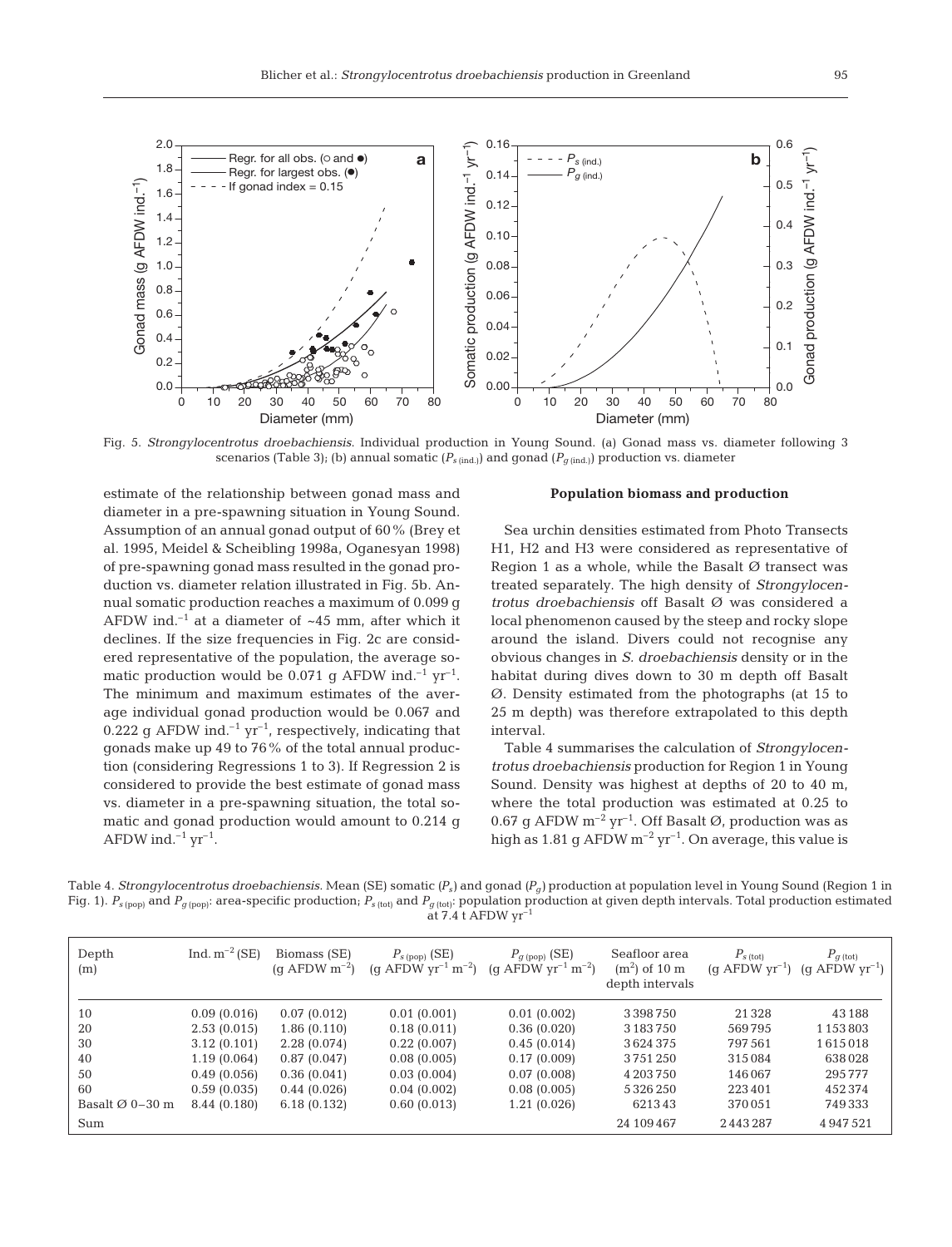0.307 g AFDW  $m^{-2}$  yr<sup>-1</sup> at water depths of 5 to 65 m in outer Young Sound, resulting in a production-to-biomass ratio of  $0.29 \text{ yr}^{-1}$ . Taking the uncertainty of the gonad production into account, this production estimate lies within the range of 0.197 and 0.420 g AFDW  $m^{-2}$   $yr^{-1}$ .

Total somatic and gonad production of *S. droebachiensis* is estimated at 7.4 t AFDW  $yr^{-1}$  at depths of 5 to 65 m, which corresponds to approximately  $\frac{1}{3}$  of the total area of Region 1 (76  $km^2$ ).

The average organic carbon contents of somatic and gonad tissue were measured at  $0.52 \times$  AFDW (n = 11,  $SE = 0.0064$  and  $0.50 \times AFDW$  (n = 11,  $SE = 0.0037$ ), respectively.

## **Growth patterns from high- to sub-Arctic regions**

Diameter–age plots for the 7 Greenland populations are illustrated in Fig. 6. The initial growth model involved 6 parameter values for each group, maximising the joint likelihood. It was initially clear that *a* and *b* in the error term  $\varepsilon_t$  (Eq. 5) could be fitted by the same values to all groups, indicating that the error distribution was not statistically significantly different between populations ( $a = 0.489$ ,  $b = 0.603$ ,  $\chi^2 = 14.63$ , df = 12, p = 0.26, AIC 3185.9  $\rightarrow$  3176.6). Focusing on the asymptotic diameter, diameter at zero age, and the shape factor *m*, we aimed to reduce this version of the model. The asymptotic diameter, *D*<sup>∞</sup> could be constrained to be the same for all groups, and the model fit was improved ( $\chi^2$  = 1.709, df = 6, p = 0.94; AIC 3176.6  $\rightarrow$ 3166.3). Diameter at zero age,  $D_0$  appeared to be poorly defined for at least some of the groups, so this parameter was also constrained equal for all groups, with minimal effect on the model ( $\chi^2$  = 13.48, df = 6, p = 0.04; AIC 3166.3  $\rightarrow$  3167.8). Reducing the model by constraining the shape parameter, *m*, to be uniform changed the model statistically significantly  $(\chi^2 =$ 41.77, df = 6, p < 0.0001; AIC 3167.8  $\rightarrow$  3197.5), and this action was rejected. The resulting growth model parameters are listed in Table 5. There are some clear-cut differences in the growth patterns between populations (Fig. 7), which can be attributed to 2 parameters, *m* and *T*, which are well defined in all cases. All except Qaanaaq follow a pronounced sigmoid growth pattern (i.e. *m* > 1). The Young Sound and Qaanaaq populations are the slowest growing, while Sites 1 and 3 off Nuuk have relatively high growth rates. Growth rates

Fig. 6. *Strongylocentrotus droebachiensis*. Diameter vs. age plots for 7 populations from Greenland (northernmost populations top)

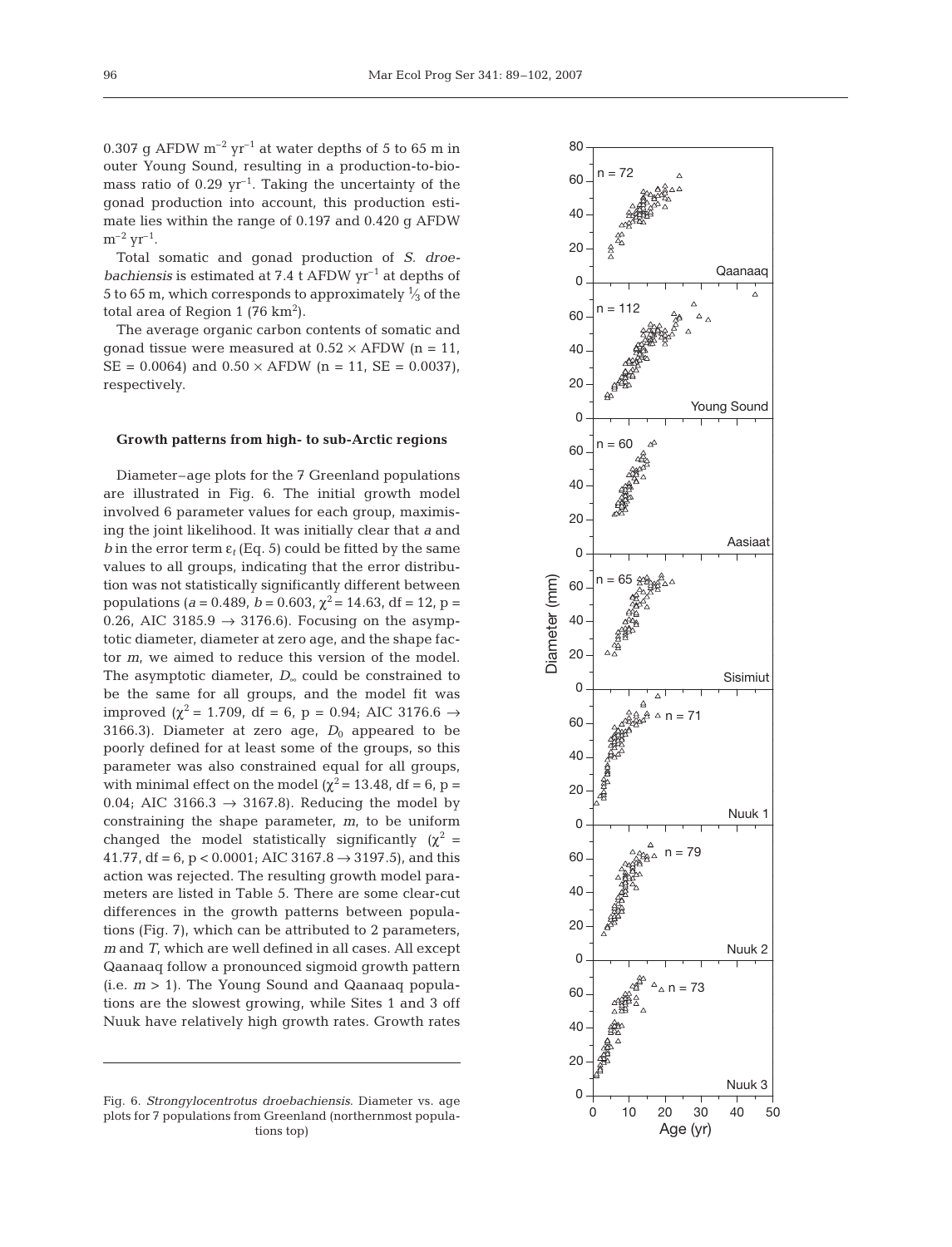of Nuuk Site 2, Sisimiut and Aasiaat are intermediate compared with these 2 groups (Nuuk Site 2 being the faster growing) and still show fairly distinct differences between these 3 populations.

The diameter–mass relationships for the 7 groups are well defined and similar (Table 5). However, there seems to be some indication of differences between the groups. Young Sound individuals have the lowest weight for their size, followed by Aasiaat and Nuuk Site 2. The remaining 4 groups are very similar.

# **DISCUSSION**

#### **Young Sound**

### Population production

Annual production, production-to-biomass ratios (P:B) and the fraction of production allocated to reproduction in *Strongylocentrotus droebachiensis* at depths of 5 to 65 m in outer Young Sound are compared with estimates for sea urchin populations from polar, temperate and sub-tropical areas at different depths in Table 6. Both the absolute amount of production and P:B ratios of polar species appear to be in a comparably low range and characterised by a large proportion of production being



Fig. 7. *Strongylocentrotus droebachiensis*. Growth curves (Eq. 3) fitted to diameter-at-age data from 7 localities in Greenland. See Table 5 for parameter values

channelled into reproduction. This is markedly different from the low  $P_q$ :  $P_{s+q}$  of the temperate *S. droebachiensis* population off Nova Scotia, Canada (Table 6) and other sea urchins from warmer climates, which never exceed 35% (Moore & Lopez 1966, Lane 1977, Greenwood 1980). The tendency towards high reproductive effort in polar areas indicates a shift in allocation of resources

Table 5. *Strongylocentrotus droebachiensis*. Growth model parameters (Eq. 3) with SEs and diameter–mass relationships for 7 populations in Greenland. *D*<sub>∞</sub>: asymptotic diameter (mm); *D*<sub>0</sub>: estimated diameter at Age zero; *t*\*: age-at-growth inflexion; *T* (yr): time required to grow from zero to *D*<sup>∞</sup> at maximum growth rate; *m*: shape factor for Richards' curves. a and b are coefficients in the non-linear regression

| Locality                                      |                   |            | Parameters                                            |                                                              |                                                       | Diameter-somatic mass relationship                                                                                                                                                                                                                                                                               |
|-----------------------------------------------|-------------------|------------|-------------------------------------------------------|--------------------------------------------------------------|-------------------------------------------------------|------------------------------------------------------------------------------------------------------------------------------------------------------------------------------------------------------------------------------------------------------------------------------------------------------------------|
|                                               | $D_{\infty}$ (SE) | $D_0$ (SE) | m(SE)                                                 | T(SE)                                                        | $t_{*}$ (SE)                                          | $AFDW = a \times D_t^b$                                                                                                                                                                                                                                                                                          |
| Young Sound<br>Qaanaaq<br>Aasiaat<br>Sisimiut | 64.35 (1.35)      | 7.19(0.79) | 1.98(0.38)<br>0.83(0, 28)<br>2.62(0.55)<br>2.67(0.61) | 21.42 (1.09)<br>21.78 (0.81)<br>14.32 (0.99)<br>13.49 (0.88) | 10.99(0.77)<br>5.32(1.51)<br>9.18(0.57)<br>8.75(0.64) | $= 4.75 \times 10^{-5} \times D_t^{2.52}$ (n = 33; R <sup>2</sup> = 0.99)<br>$= 6.00 \times 10^{-5} \times D_t^{2.55}$ (n = 28; R <sup>2</sup> = 0.87)<br>= $1.64 \times 10^{-5} \times D_t^{2.85}$ (n = 32; R <sup>2</sup> = 0.97)<br>$= 5.37 \times 10^{-5} \times D_t^{2.61}$ (n = 30; R <sup>2</sup> = 0.94) |
| Nuuk 1<br>Nuuk 2<br>Nuuk 3                    |                   |            | 1.97(0.42)<br>2.68(0.55)<br>1.49(0.31)                | 7.82(0.50)<br>11.39 (0.70)<br>9.57(0.46)                     | 4.01(0.67)<br>7.42(0.44)<br>3.90(0.42)                | = $6.27 \times 10^{-5} \times D_t^{2.57}$ (n = 33; R <sup>2</sup> = 0.98)<br>= $4.18 \times 10^{-5} \times D_t^{2.62}$ (n = 28; R <sup>2</sup> = 0.98)<br>$= 17.11 \times 10^{-5} \times D_t^{2.32}$ (n = 30; R <sup>2</sup> = 0.98)                                                                             |

Table 6. Comparison of somatic  $(P<sub>s</sub>)$  and gonad  $(P<sub>g</sub>)$  production and productivity  $(P:B)$  of different sea urchin populations. In Young Sound,  $P_{s+q}$  = sum of  $P_{s}$  (tot) and  $P_{q}$  (tot) divided by total sea floor area at investigated depth interval (Table 4)

| <b>Species</b>                    | Locality            | Depth $(m)$  | $P_{s+g}$<br>(g AFDW m <sup>-2</sup> yr <sup>-1</sup> ) | $P_{s+q}:B_{s+q}$ $P_q: P_{s+q}$ |        | Source               |
|-----------------------------------|---------------------|--------------|---------------------------------------------------------|----------------------------------|--------|----------------------|
| Strongylocentrotus droebachiensis | NE Greenland        | $5 - 65$     | 0.307                                                   | 0.29                             | 0.67   | This study           |
| Strongylocentrotus pallidus       | Svalbard, Norway    | $150 - 300$  | 0.076                                                   | 0.07                             | -      | Bluhm et al. (1998)  |
| Sterechinus neumayeri             | Antarctic           | $6 - 25$     | $0.65 - 2.40$                                           | 0.44                             | > 0.95 | Brey et al. (1995)   |
| Sterechinus antarcticus           | Antarctic           | $100 - 1200$ | $0.55 \times 10^{-3}$                                   | 0.116                            | 0.48   | Brey (1991)          |
| Strongylocentrotus droebachiensis | Nova Scotia, Canada | Subtidal     | 8.44                                                    | 0.80                             | 0.19   | Miller & Mann (1973) |
| Mellita quienquiesperforata       | Florida, US         | $\equiv$     | -                                                       | $\overline{\phantom{0}}$         | 0.34   | Lane (1977)          |
| Moira atropes                     | Florida, US         | -            | $\overline{\phantom{a}}$                                | -                                | 0.30   | Moore & Lopez (1966) |
| Parechinus angulosus              | South Africa        |              |                                                         |                                  | 0.18   | Greenwood (1980)     |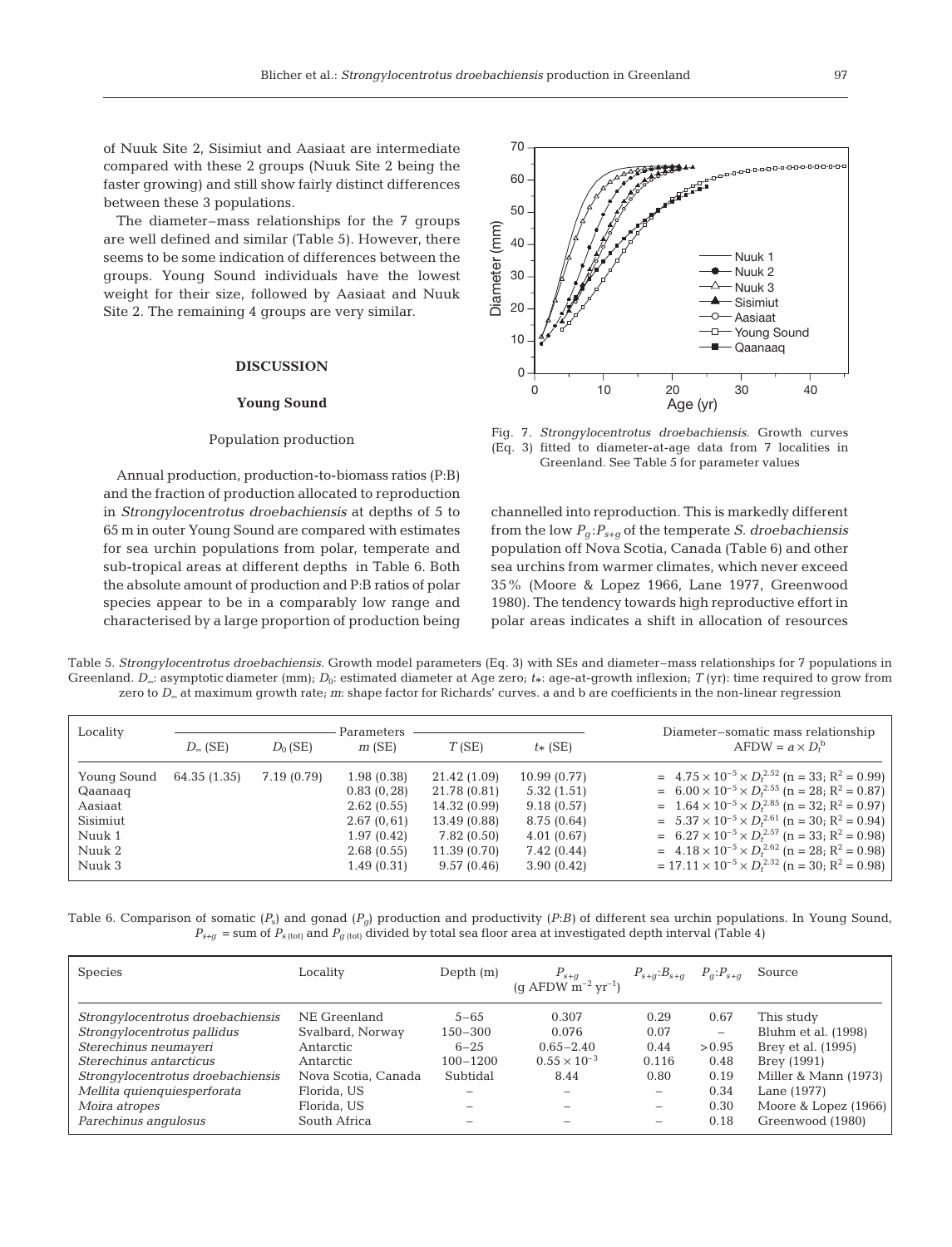from somatic growth to reproduction. Thompson (1982) observed this process for *S. droebachiensis* in response to low food supply. The pattern might also be related to life in polar environments, where successful recruitment can be rather sporadic (e.g. Brey et al. 1995), as suggested by the low proportion of sea urchins <20 mm diameter in the investigated areas in Young Sound (Fig. 2c). *S. droebachiensis* produces planktonic eggs, which develop into feeding larvae within ~30 d (Levitan 2000). Spawning of *S. droebachiensis* may be triggered by a metabolite released by phytoplankton (Starr et al. 1990). However, a match between the development of the planktotrophic larvae and the pulsed phytoplankton bloom might be of even greater importance for the success of year classes in the Arctic.

In this respect it must be noted that estimates of P:B ratios and production estimates in general might be greatly influenced by the reproductive state of the sea urchins at the time of collection, as exemplified by the 3 scenarios of gonad production in this study (Fig. 5a), and corrected for in the estimates of Brey (1991).

In an attempt to define the role of *Strongylocentrotus droebachiensis* in the carbon budget of the Young Sound ecosystem, the annual uptake of carbon was estimated based on production values. Data on production-to-consumption ratios (P:C) for echinoids in general, and *S. droebachiensis* in particular, are limited. Miller & Mann (1973) estimated growth efficiency at 0.04 to 0.13 for *S. droebachiensis* feeding on kelp. Assuming a P:C ratio of 0.1 for *S. droebachiensis* in Young Sound, the carbon demand of this species amounts to ~37 t C (0.49 g C m<sup>-2</sup>) yr<sup>-1</sup>, which corresponds to 3.5% of the total benthic and pelagic primary production, and 2.9% of the sedimentation of organic carbon in Region 1 (Fig. 1c) (Glud et al. 2002, Rysgaard & Sejr 2007). These values are 2 and 3%, respectively, for *Strongylocentrotus pallidus* at 150 to 300 m in the Barents Sea, and thus comparable with *S. droebachiensis* despite differences in depth (Bluhm et al. 1998). In contrast, *Sterechinus neumayeri* in the Antarctic McMurdo Sound plays a significantly larger role with a carbon demand of 12 to 30% of sedimentation and benthic microalgae production (Brey et al. 1995). In comparison, pelagic copepods in Young Sound consume 10 to 12 g C  $\rm m^{-2}$  yr<sup>-1</sup> (Rysgaard et al. 1999), and the annual benthic bacterial mineralisation at 36 and 60 m depths is estimated at 27.5 and 12.6 g C m<sup>-2</sup>, respectively (Rysgaard et al.1998, Glud et al. 2000). The carbon demand of *Strongylocentrotus droebachiensis* is comparable with estimates for the dominant bivalves *Hiatella arctica* and *Mya truncata* in Young Sound (Sejr & Christensen 2007).

These results support the concept of benthic macrofauna playing a significant role in carbon cycling in this high-Arctic fjord ecosystem. Moreover, many benthic animals, including sea urchins, may indirectly stimulate sediment mineralisation by bioturbation (e.g. Vopel et al. 2003) and fractionation of organic material through ingestion and excretion (Mamelona & Pelletier 2005). The relatively low density of *Strongylocentrotus droebachiensis* in Young Sound is in sharp contrast to the high densities that have been observed locally at littoral sites off the Atlantic coast of North America, in the fjords of Svalbard (Himmelman et al. 1983, Hop et al. 2002, Gagnon et al. 2004), and off Nuuk, West Greenland (M. E. Blicher pers. obs.). At these localities *S. droebachiensis* can be expected to contribute significantly to carbon flow.

Sea urchin abundance has been associated with the presence of hard substrate (Bluhm et al. 1998, Hop et al. 2002) and habitat food level (Brey et al. 1995). The statistically significant effect of abiotic parameters on the distribution of *Strongylocentrotus droebachiensis* in Young Sound might be associated with the settlement pattern of this species (Pearce & Scheibling 1991), but the effect of depth and substrate type on density could also be caused by post-settlement processes, as proposed by Rowley (1989). Juvenile mortality might be dependent on habitat complexity (substrate) and food level (depth). Sejr & Christensen (2007) found a similar peak in bivalve density and biomass at 20 to 40 m depth in Young Sound, and suggested that differences in mortality and food supply were responsible. At these depths the fauna is protected from ice scouring and is still situated in or near the photic zone with favourable food conditions. However, the general absence of sea urchins in the shallowest parts of Young Sound (<15 m) is primarily caused by the dominance of soft bottom. The small island, Basalt  $\emptyset$ , is surrounded by a steep slope dominated by rocky ground from the sea surface down to a depth of at least 30 m. It is situated in the middle of the fjord and is clearly a unique and preferred habitat of *S. droebachiensis* in Young Sound. The generally low amount of rocky substratum in the euphotic zone (Glud et al. 2000) combined with low food levels at increasing depths might prevent *S. droebachiensis* in Young Sound from reaching the densities reported elsewhere.

## Age determination

Although the method of age determination was not validated in the present study, several authors have validated an annual rhythm of growth line formation in the skeletons of regular sea urchins from both temperate and polar waters by means of 'tag and recapture' (Brey et al. 1995, Robinson & McIntyre 1997), Ca:Mg isotope analysis (Robinson & McIntyre1997) and by 'full-year monitoring' (Agatsuma & Nakata 2004). It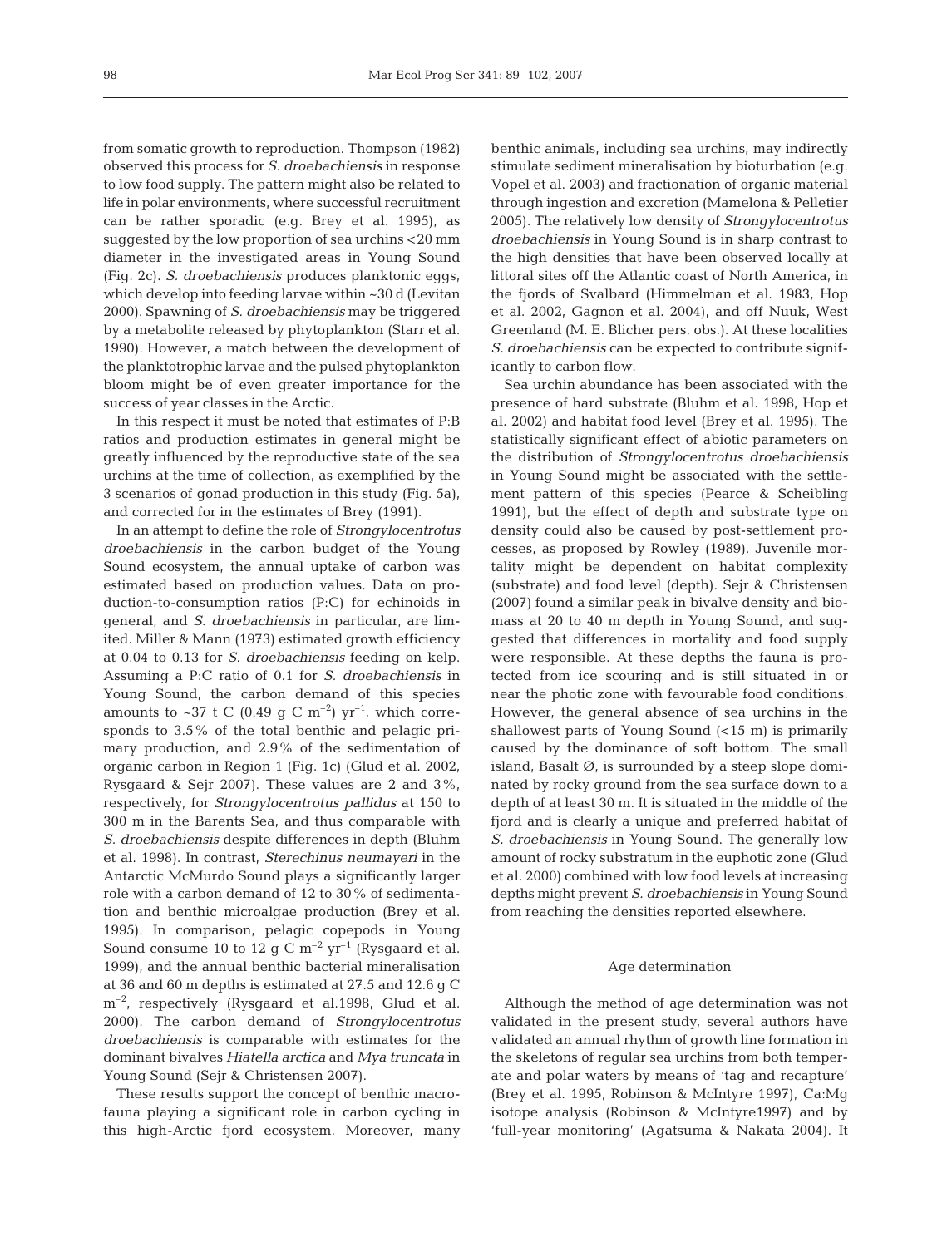has been shown experimentally that translucent zones in the skeleton of *S. purpuratus* and *Strongylocentrotus fransiscanus* correspond to slow growth, and periods of food deprivation result in formation of such zones (Pearse & Pearse 1975). Moreover, Pearse et al. (1986) demonstrated that skeletal growth in *S. purpuratus* provided with an unlimited amount of food, is under photoperiodic control. This means that formation of translucent zones corresponds to periods with little daylight. The long winters and short summers with corresponding intensive solar radiation and confined and pulsed primary production during summer, which dominate in polar areas (e.g. Rysgaard et al. 1999), would indeed induce formation of annual growth zones in the skeleton of Arctic *S. droebachiensis*. The mean intestinal index for *S. droebachiensis* in Young Sound was  $0.15$  in August 2004 (n = 50, SE = 0.0009, range 0.07 to 0.27, for an urchin diameter of 13.4 to 73.2 mm), indicating relatively high food con-

Although there has been some discussion as to the preciseness of the growth line-based age estimates in regular sea urchins from temperate areas, including *Strongylocentrotus droebachiensis*, this has primarily been concerned with the difficulties in separating the most recent growth lines in the oldest skeletal plates (Ebert 1988, Russell & Meredith 2000). This problem was successfully overcome in the present study by including younger, faster growing plates in the process of age determination. The extreme seasonality in the areas of collection might be the reason for the distinctness of the skeletal growth zones (Brey et al. 1995), which have been lacking in some other studies of sea urchins in sub- and intertidal temperate areas (Ebert 1988, Russell & Meredith 2000). We are therefore convinced of the reliability of the age estimates in the present study.

sumption, as expected during the productive summer period (Oganesyan 1998, Brockington et al. 2001).

# **Growth patterns from high- to sub-Arctic regions**

There are clear differences in growth pattern between sea urchin populations along the climatic gradient investigated. Growth of *Strongylocentrotus droebachiensis* from Greenland is generally slow compared with that of sea urchins from temperate areas. Published growth parameters from other studies report nearly all age estimates of a 50 mm test diameter specimen as <10 yr (Miller & Mann 1973, Munk 1992, Meidel & Scheibling 1998b, Russell et al. 1998, Chen et al. 2003). Only the southernmost populations off Nuuk lie within this range. These differences are probably due to a multitude of environmental factors. Food availability is generally considered a primary constraint of annual

growth of benthos at high latitudes (e.g. Brockington & Clarke 2001). *Strongylocentrotus* spp. in the high Arctic (either *S. droebachiensis* or *S. pallidus*—not specified) have a trophic level of 2.0 to 2.2 (Hobson & Welch 1992, Hobson et al. 2002, Tamelander et al. 2006), and are therefore considered to be reliant on fresh algae and/or detritus as primary food sources. Most sea urchins in the present study were collected below 30 m depth and did not have direct access to kelp, which is found at <15 m and constitutes a common food source for *S. droebachiensis* at subtidal sites (e.g. Gagnon et al. 2004). It is assumed that sea urchins at the depths of investigation primarily rely on benthic microalgae, phytodetritus and other sources of organic material sedimenting through the water column. The ratio of organic to inorganic matter in the gut of the specimens collected was low. AFDW was only 33% of the dry weight ( $n = 70$ ,  $SE = 0.002$ , for an urchin diameter of 13.4 to 73.2 mm), indicating that drifting macroalgae are not a primary food source. Annual primary production at each collection site could function as a proxy for food availability for sea urchins. Sufficient data on primary production are not available for each specific locality, but Rysgaard et al. (1999) argued that annual primary production in the Arctic was generally related to the length of the productive openwater period, which was estimated from satellite imagery in the present study (see 'Materials and methods'). In high-Arctic areas this period is identical with the ice-free period, while diminishing day lengths have a pronounced effect further south where ice-free periods are longer. The scanty data on primary production in the areas of interest support the concept of a tight correlation with the ice-free period. Annual pelagic primary production is estimated at 10 g C  $m^{-2}$ in Young Sound (Rysgaard et al. 1999), at 26 to 90 g C  $m^{-2}$  in the Disko Bay area (Andersen 1981, Levinsen & Nielsen 2002), and at 110 to 160 g C  $\mathrm{m}^{-2}$  in the fjord system off Nuuk (Smidt 1979), but the scale of interannual and spatial variability of these values is largely unknown (see Smidt 1979, Andersen 1981).

For a direct comparison of sea urchin growth performances, the expression 1/*T* (maximum skeletal growth rate during the life span) is useful, but only for uniform  $D_{\infty}$  and  $D_{0}$ , as found for the populations in this study. Generally, maximum individual production rate  $P_{\text{max}}$  $(q AFDW$  ind.  $yr^{-1}$ ) would be a more valid expression of growth performance (Brey 2001). Sea urchin growth and production rates show statistically significant correlation  $(p < 0.01)$  with the length of the productive open-water period (Fig. 8). A likely explanation is that growth performance, especially in the high-Arctic populations, is limited by food and that annual primary productivity in these areas is influenced by sea ice cover. This tendency is in accordance with the relationship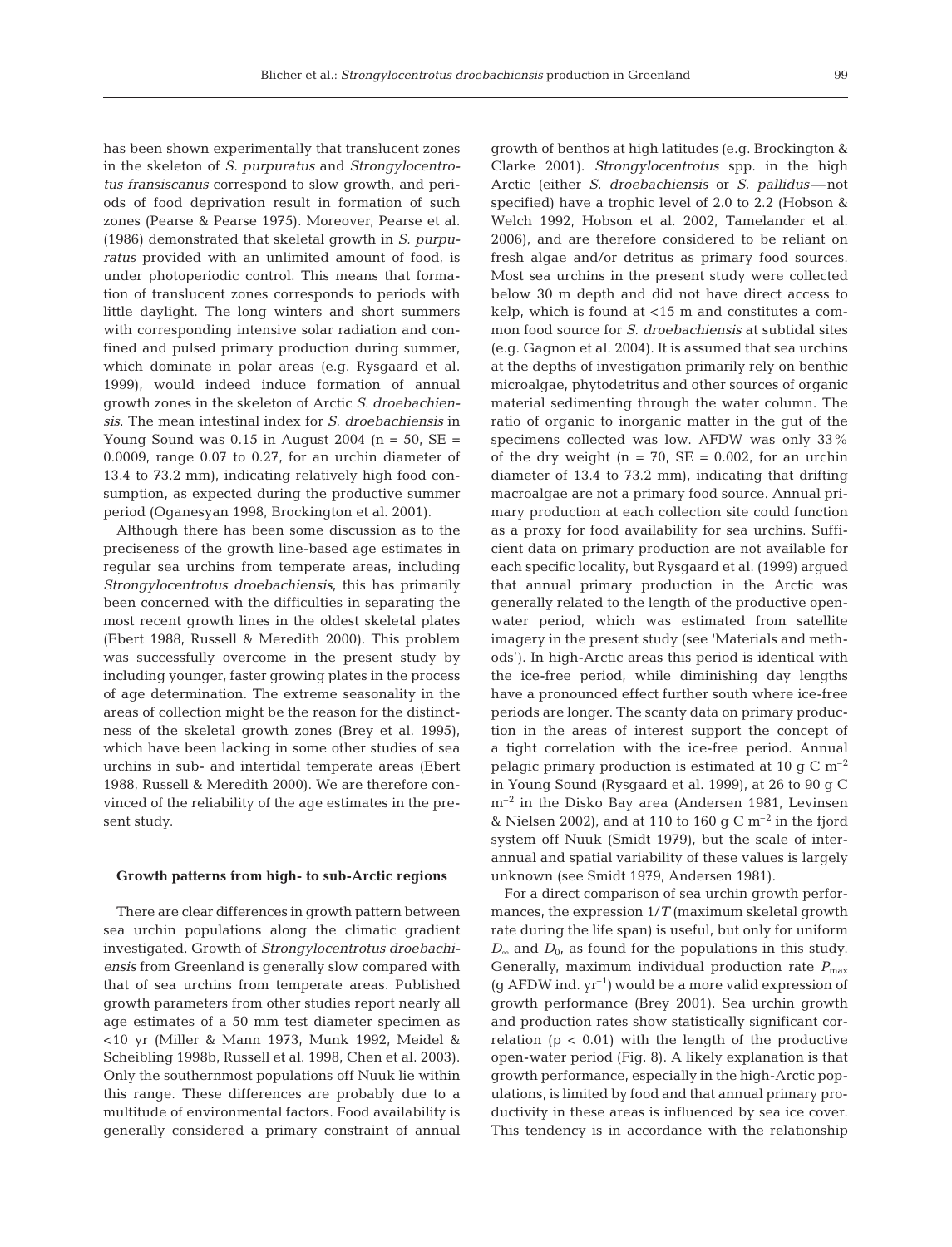

Fig. 8.*Strongylocentrotus droebachiensis*. Growth performance (see 'Discussion') of populations in Greenland plotted against productive open-water period (see 'Materials and methods'). Linear fits:  $R^2 = 0.84$ ,  $p = 0.0039$  for  $1/T$  (maximum skeletal growth rate during life span); and  $R^2 = 0.81$ ,  $p = 0.0060$  for  $P_{\text{max}}$ (maximum individual production)

between an annual index of ice cover and growth rates of the bivalve *Clinocardium ciliatum* collected off Greenland (M. K. Sejr & M. E. Blicher unpubl.).

Temperature in Young Sound at 30 to 40 m depth is between –1.9 and –1.0°C all year round (Rysgaard et al. 1999). In the Disko Bay area, temperature at the same depths ranges between –1.8°C in winter and 3 to 4°C in September with an annual mean of 0.2°C at 35 m (Nielsen & Hansen 1999, Sejr et al. 2007, this volume). The temperature cycle off Nuuk at the same depths displays a minimum of ~0°C and a maximum of  $\sim$ 4°C in late summer, and an annual mean of 1.5°C (Smidt 1979, S. Rysgaard unpubl.). If the differences in maximum production rates between individuals from Young Sound, Aasiaat and Nuuk populations are explained solely by annual mean temperature, and if the available temperature data are assumed to be representative of the areas of interest, then these differences must have been due to extremely high values of  $Q_{10}$  (between 27 and 133). These unrealistic  $Q_{10}$  values clearly indicate that factors other than temperature are involved. Assuming a *Q*<sup>10</sup> of 2.5, temperature alone would account for 9 to 19% of the production rate difference between Young Sound and Nuuk populations. This is in agreement with the finding of Brockington & Clarke (2001) that only 15 to 20% of the variation in metabolic rate of the Antarctic sea urchin *Sterechinus neumayeri* could be explained by temperature; 80 to 85% of the summer increase in metabolic rate was caused by the costs of feeding activity and growth. Moreover, Brockington et al. (2001) found that feeding activity of *S. neumayeri* was strongly coupled to the extremely seasonal food availability, expressed by water column chlorophyll and sediment pigment content. Activity ceased for several months under

ice-covered winter conditions, indicating a dormancy period with minimal respiration as an adaptation to low food level.

Based on the above considerations, our data strongly indicate that large-scale differences in *Strongylocentrotus droebachiensis* growth patterns are directly coupled to food availability, as proposed for other polar species (e.g. Brey et al. 1995) and hence indirectly to the length of the productive open-water period, which is the main determinant of the level of primary production in large parts of these high latitude areas (Rysgaard et al. 1999). Other studies have recognised a relationship between latitude and growth of benthos (Heilmayer et al. 2003, 2004). On the other hand, Ebert et al. (1999) did not find a latitudinal trend in growth of *S. franciscanus* along the west coast of North America and recognised that local variation in growth rate could be as great as differences between regions; however, a relationship between growth rate and food availability was suggested. In temperate areas, primary production, and thus food availability for secondary producers, seems to be determined by a much more complex array of physical properties than in the Arctic, where primarily solar radiation limits production.

In the context of future climate change the connection between ice cover and benthos production is of highest ecological relevance. Several studies have verified an ongoing atmospheric warming, thinning of sea ice and a reduction in ice extent in Arctic areas, and climate models predict accelerated warming and corresponding changes in seasonal cycles of sea ice cover in future decades (e.g. Serreze et al. 2000, Johannesen et al. 2002, Arzel et al. 2006). Based on the results of the present study, a possible effect of decreased Arctic sea ice cover is increased annual productivity of *Strongylocentrotus droebachiensis* and possibly the benthic fauna in general. This effect is most pronounced in the high Arctic where the productive period is determined by sea ice cover. As sea ice cover decreases, other factors will influence annual primary production and food availability for the benthos. This is illustrated by the local variability in the Nuuk area where variations in sea urchin growth patterns are probably related to mesoscale differences in hydrographic regimes that influence primary production and benthic–pelagic coupling.

*Acknowledgements.* We thank M. Kingsley, Greenland Institute of Natural Resources, for his kind help with the statistical analysis of sea urchin growth patterns; L. Toudal, Technical University of Denmark, for his assistance in the analysis of sea ice; and M. M. Andreasen, University of Aarhus, for statistical advice. Uusaggak Qujaukitsoq from Qaanaaq, K. P. Mogensen from Nuuk and G. Asmund are all thanked for their assistance in sea urchin collection. Additionally, Anna Haxen is acknowledged for linguistic corrections. M.E.B. and S.R. were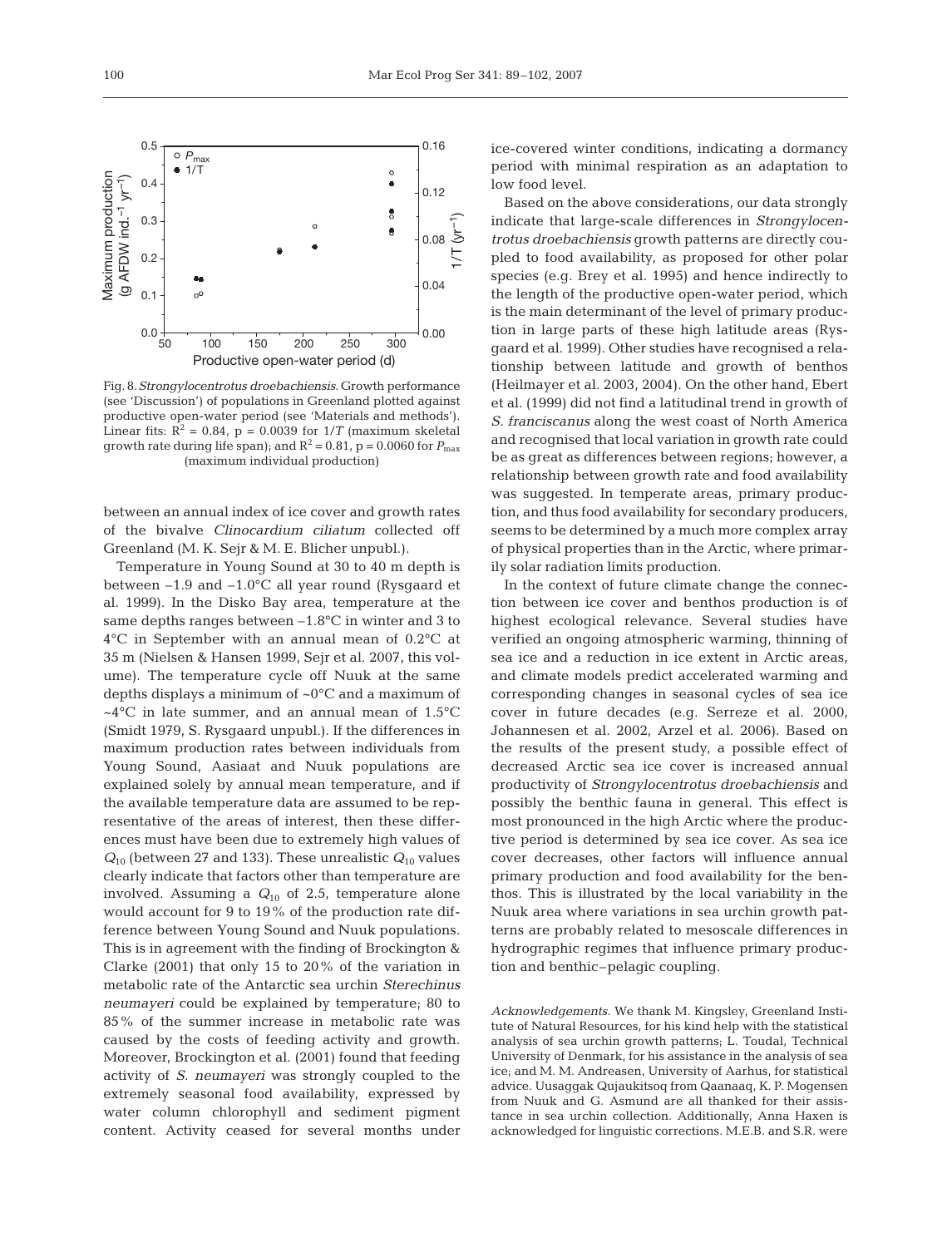financially supported by DANCEA, the Danish Cooperation for Environment in the Arctic, Danish Ministry of Environment. M.K.S. was supported by a postdoctoral grant from Carlsberg. This work is a contribution to the Zackenberg Basic and Nuuk Basic Programmes in Greenland.

# LITERATURE CITED

- Agatsuma Y, Nakata A (2004) Age determination, reproduction and growth of the sea urchin *Hemicentrotus pulcherrimus* in Oshoro Bay, Hokkaido, Japan. J Mar Biol Assoc UK 84:401–405
- Andersen OGN (1981) The annual cycle of phytoplancton primary production and hydrography in the Disko Bugt area, West Greenland. Medd Grønl Biosci 6:1–65
- Arzel O, Fichefet T, Goose H (2006) Sea ice evolution over the 20th and 21st centuries as simulated by current AOGCMs. Ocean Model 12:401–415
- Berry DA, Lindgren BW (1996) Statistics, theory and methods, 2nd edn. Duxbury Press, Belmont, CA
- Bluhm BA, Piepenburg D, Juterzenka KV (1998) Distribution, standing stock, growth, mortality and production of *Strongylocentrotus pallidus* (Echinodermata: Echinoidea) in the Northern Barents Sea. Polar Biol 20:325–334
- Brey T (1991) Population dynamics of *Sterechinus antarcticus* (Echinodermata: Echinoidea) on the Weddell Sea shelf and slope, Antarctica. Antarct Sci 3:251–256
- Brey T (2001) Population dynamics in benthic invertebrates. A virtual handbook. Version 01.2. Available at: www.awi-bremerhaven.de/Benthic/Ecosystem/FoodWeb/ Handbook/main.html. Alfred Wegener Institute for Polar and Marine Research, Bremerhaven
- Brey T, Pearse J, Basch L, McClintock J (1995) Growth and production of *Sterechinus neumayeri* (Echinoidea: Echinodermata) in McMurdo Sound, Antarctica. Mar Biol 124: 279–292
- Brockington S, Clarke A (2001) The relative influence of temperature and food on the metabolism of a marine invertebrate. J Exp Mar Biol Ecol 258:87–99
- Brockington S, Clarke A, Chapman ALG (2001) Seasonality of feeding and nutritional status during the austral winter in the Antarctic sea urchin *Sterechinus neumayeri*. Mar Biol 139:127–138
- Chen Y, Hunter M, Vadas R, Beal B (2003) Developing a growth-transition matrix for the stock assessment of the green sea urchin (*Strongylocentrotus droebachiensis*) off Maine. Fish Bull (Wash DC) 101:737–744
- Ebert TA (1988) Calibration of natural growth lines in ossicles of two sea urchins, *Strongylocentrotus purpuratus* and *Echinometra mathaei*, using tetracycline. In: Burke RD, Mladenov P, Lambert P, Parsley RL (eds) Echinoderms: Proc 6th Int Echinoderm Conf. A.A. Balkema, Rotterdam, p 435–444
- Ebert TA, Russell MP (1994) Allometry and model II nonlinear regression. J Theor Biol 168:367–372
- Ebert TA, Dixon JD, Schroeter SC, Kalvass PE, Richmond NT, Bradbury WA, Woodby DA (1999) Growth and mortality of red sea urchins *Strongylocentrotus franciscanus* across a latitudinal gradient. Mar Ecol Prog Ser 190:189–209
- Gagnon P, Himmelman JH, Johnson LE (2004) Temporal variation in community interfaces: kelp boundary dynamics to persistent urchin barrens. Mar Biol 144:1191–1203
- Gloerson P, Cavalieri D, Campbell WJ, Zwally J (1990) Nimbus-7 SMMR polar radiances and Arctic and Antarctic sea ice concentrations. National Snow and Ice Data Center, Boulder, CO. CD-ROM
- Glud RN, Risgaard-Petersen N, Thamdrup B, Fossing H, Rysgaard S (2000) Benthic carbon mineralization in a high-Arctic sound (Young Sound, NE Greenland). Mar Ecol Prog Ser 206:59–71
- Glud RN, Kuhl M, Wenzhöfer F, Rysgaard S (2002) Benthic diatoms of a high Arctic fjord (Young Sound, NE Greenland): importance for ecosystem primary production. Mar Ecol Prog Ser 238:15–29
- Greenwood PJ (1980) Growth, respiration and tentative energy budgets for two populations of the sea urchin *Parechinus angulosus* (Leske). Estuar Coast Mar Sci 10:347–367 (Cited after Brey et al. 1995)
- Heilmayer O, Brey T, Chiantore M, Cattaneo-Vietti R, Arntz WE (2003) Age and productivity of the Antarctic scallop, *Adamussium colbecki*, in Terra Nova Bay (Ross Sea, Antarctica). J Exp Mar Biol Ecol 288:239–256
- Heilmayer O, Brey T, Pörtner HO (2004) Growth efficiency and temperature in scallops: a comparative analysis of species adapted to different temperatures. Funct Ecol 18: 641–647
- Himmelman JH, Cardinal A, Bourget E (1983) Community development following mass mortalities of urchins, *Strongylocentrotus droebachiensis*, from the rocky subtidal zone of the St. Lawrence Estuary, Eastern Canada. Oecologia 59:27–39
- Hobson KA, Welch HE (1992) Determination of trophic relationships within a high Arctic marine food web using  $\delta^{13}C$ and  $\delta^{15}N$  analysis. Mar Ecol Prog Ser 84:9-18
- Hobson KA, Fisk A, Karnovsky N, Holst M, Gagnon J, Fortier M (2002) A stable isotope ( $\delta^{13}$ C,  $\delta^{15}$ N) model for the North Water food web: implications for evaluating trophodynamics and the flow of energy and contaminants. Deep-Sea Res II 49:5131–5150
- Hop H, Pearson TH, Hegset EN, Kovacs KM and 24 others (2002) The marine ecosystem of Kongsfjorden, Svalbard. Polar Res 21:167–208
- Jensen M (1969) Age determination of Echinoids. Sarsia 37: 41–44
- Johannesen OM, Bengtson L, Miles MW, Kuzmina SI and 8 others (2002) Arctic climate change— observed and modelled temperature and sea ice variability. Tech Rep 218, Nansen Environmental and Remote Sensing Center, Bergen
- Lane JM (1977) Bioenergetics of the sand dollar, *Mellita quinquiesperforata* (Leske, 1778). PhD thesis, University of South Florida, Miami. (Cited after Brey et al. 1995)
- Lebreton JD, Burnham KP, Clobert J, Anderson D (1992) Modelling survival and testing biological hypothesis using marked animals: a unified approach with case studies. Ecol Monogr 62:67–118
- Levinsen H, Nielsen TG (2002) The trophic role of marine pelagic ciliates and heterotrophic dinoflagellates in arctic and temperate coastal ecosystems: a cross-latitude comparison. Limnol Oceanogr 47:427–439
- Levitan DR (2000) Optimal egg size in marine invertebrates: theory and phylogenetic analysis of the critical relationship beween egg size and development time in echinoids. Am Nat 156:175–192
- Mamelona J, Pelletier É (2005) Green sea urchin as a significant source of fecal particulate organic matter within nearshore benthic ecosystems. J Exp Mar Biol Ecol 314: 163–174
- Maslanik J, Stroeve J (2004) DMSP SSM/I daily polar gridded brightness temperatures, July 1977 to October 2004. National Snow and Ice Data Center, Boulder, CO. CD-ROM
- Meidel SK, Scheibling RE (1998a) Annual reproductive cycle of the green sea urchin, *Strongylocentrotus droebachien-*